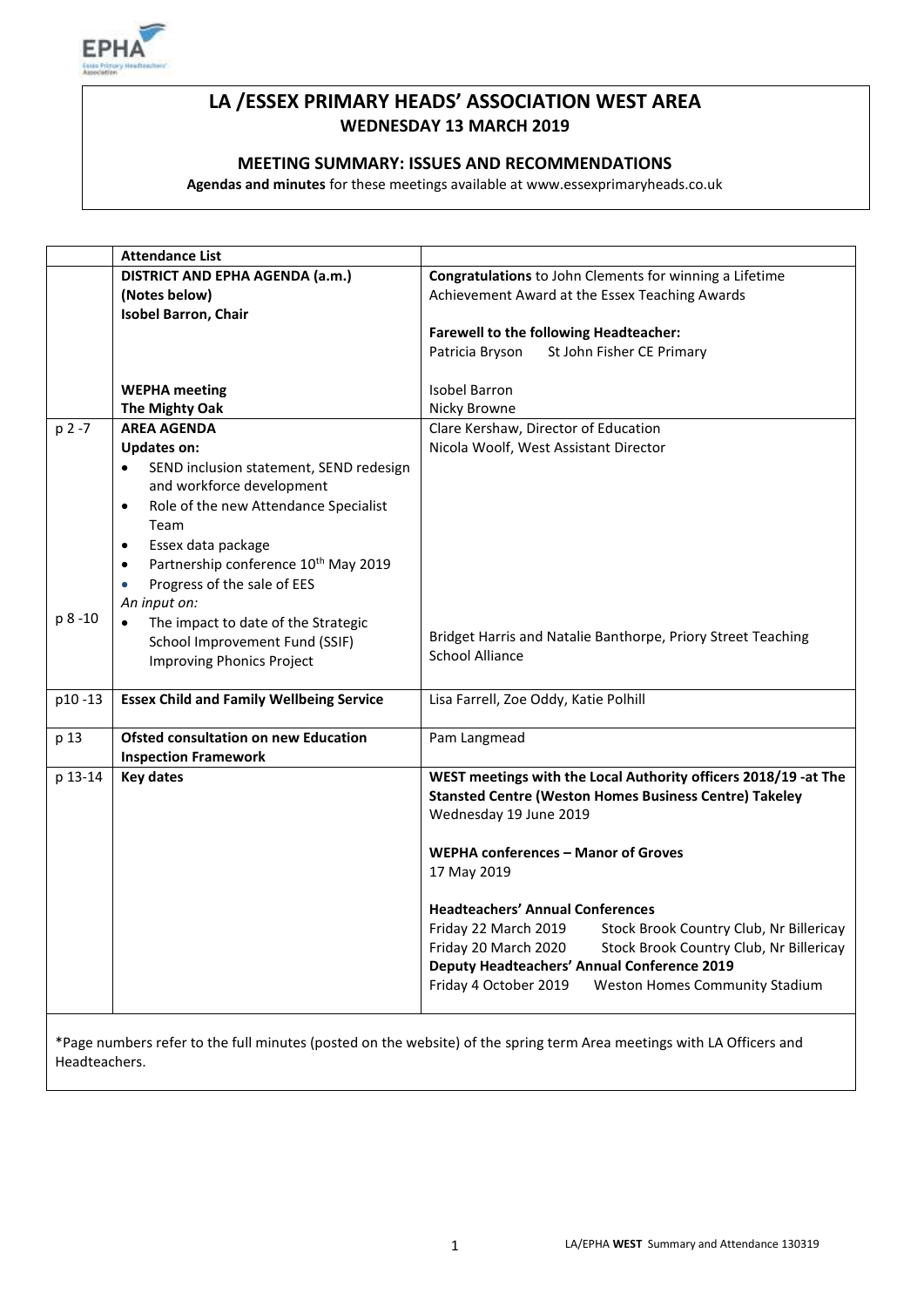

# **LA /ESSEX PRIMARY HEADS' ASSOCIATION WEST AREA DISTRICT AND AREA MEETING WEDNESDAY 13 MARCH 2019 ATTENDANCE**

#### **Present**

| Ros Allsop        |  |  |  |
|-------------------|--|--|--|
| George Athanasiou |  |  |  |
|                   |  |  |  |

Mary Evans Lawrence Garside Alison Kerrell Great Bardfield Primary

Great Sampford Primary/ West Vice-Chair Debbie Attridge Ongar Primary Julie Lorkins St Andrew's North Weald Gina Bailey St James CE Primary Christine Peden Pear Tree Mead Primary Dale Bateman Coopersale & Theydon Teresa Phillips Thomas Willingale School Isobel Barron Roseacres Primary/ West Chair Claire Berry **Birchanger CE Primary** Colin Raraty Rodings Primary Patricia Bryson St John Fisher Primary Fiona Reid St Mary's CE Primary, SW The Henry Moore Primary Felsted Primary Elizabeth Gelston Hatfield Heath Primary Linda Todd Radwinter CE Primary Lisa Gibbs Leverton primary Emma Vincent RA Butler Academies Clare Griffiths Dunmow St Mary's Pri Karen Wallace Moreton CE Primary Kim Hall **Henham & Ugley Primary** Kevin Watts **Great Dunmow Primary** Bridge Hill Chipping Ongar Primary Anthony Hull Katherine Semar Juniors Chris Jarmain St John CE Primary

Rebecca Pine Julie Puxley

Clavering Primary **Claire Jackman** Great Easton Primary Ian Kendal St Luke's/St Alban's Catholic Primary schools Newport Primary Katherine Semar Infants Linda Chesworth Milwards Primary Sue Spearman Fawbert & Barnard Primary Sonia Strickland Little Hallingbury CE Primary/ St Mary's Hatfield Broad Oak

## **In Attendance Apologies**

| Pam Langmead          | <b>EPHA Professional Officer</b> | Matt Woolard  | <b>Hereward Primary</b>  |
|-----------------------|----------------------------------|---------------|--------------------------|
| <b>Bridget Harris</b> | St Thomas More CP                | John Clements | The Learning Partnership |
|                       |                                  |               | Trust                    |
| Karen Fairfield       | <b>Beckers Green Primary</b>     | Ann Grisley   | Limes Farm Infants       |
| Natalie Banthorpe     | <b>Priory Street TSA</b>         |               |                          |

### **LA Officers** ECFWS

Clare Kershaw Director of Education Zoe Oddy Quadrant Director Mid Nicola Woolf Assistant Director West Lisa Farrell Quadrant Director West Karla Martin **Head of Education and EY** Katie Polhill Healthy Schools Chris O'Nions SEND West quadrant Jacky Castle SE Partner (West) Iain Birtwell SE Partner (West) Karen Musgrove ECC Early Years Daisy Alexander ECC Attendance Specialist

Nicky Browne The Mighty Oak

Note: If your attendance or apologies have not been noted please contact the EPHA Professional Officer at [pam@langmead.me.uk](mailto:pam@langmead.me.uk) for amendment.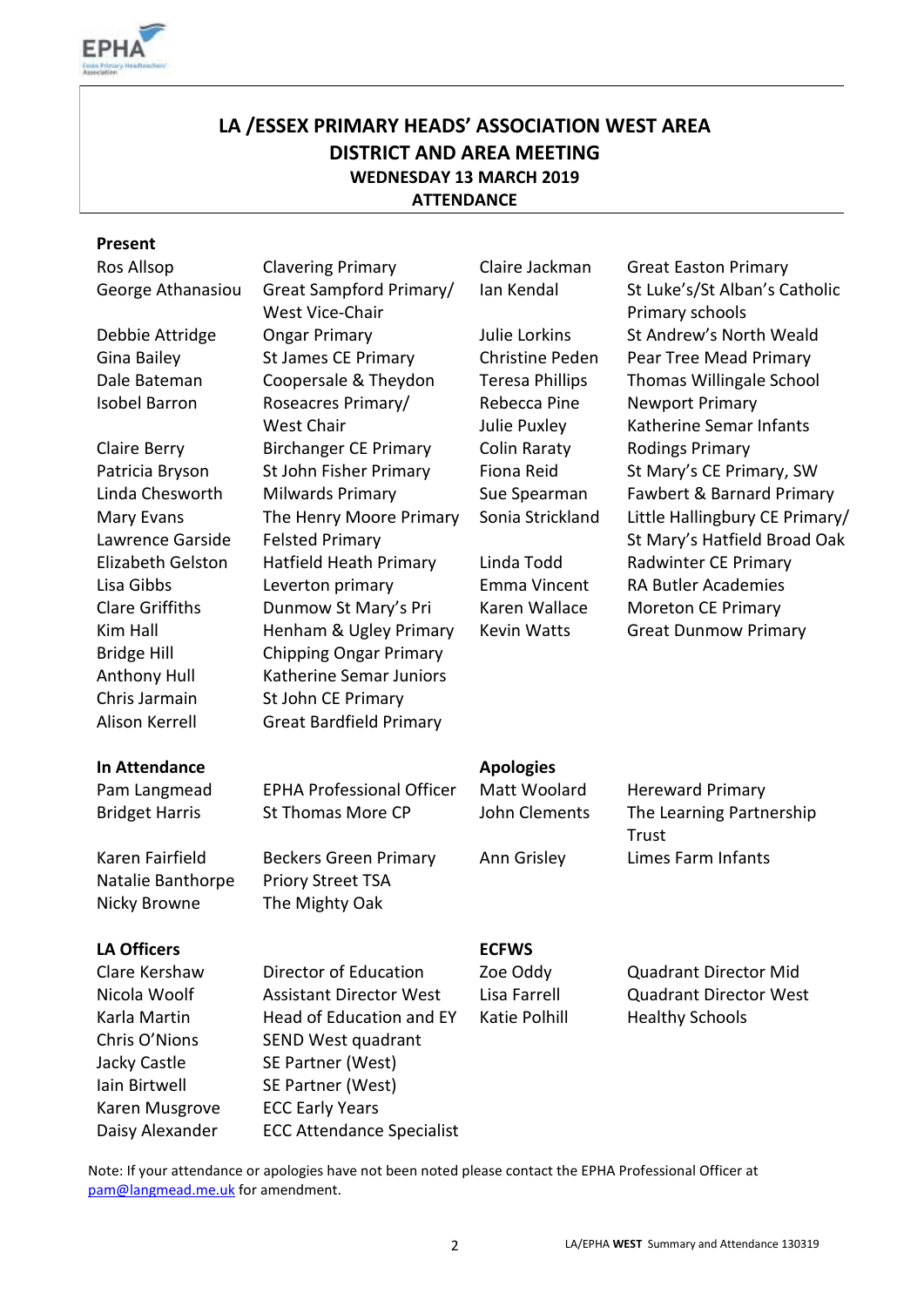

### **WEST EPHA AREA MEETING MINUTES 13 March 2019**

#### **1. WELCOME**

Isobel Barron, WEPHA Chair, welcomed headteachers to the meeting. **Farewell to the following Headteacher:** Patricia Bryson St John Fisher Catholic Primary

#### **2. WEST EPHA UPDATE**

**a)** Isobel asked headteachers to fill out the evaluation forms for the meeting. The LA has introduced a new format to include case studies and good practice sessions, and EPHA wants to ensure that this, and other parts of the meeting are useful and welcomed by heads. EPHA will use the evaluations of the meetings to decide future content. In addition, Isobel asked heads to give their suggestions for the termly meetings.

#### **b) School funding campaign**

The EPHA Professional Officer explained that Alan Garnett, headteacher at North Primary, had shared information at the North east meeting about school funding cuts, and asked headteachers a number of questions.

He gave a definition of the word POIKILOTHERMIC which he related to the current experience of school funding.

Amphibians are poikilothermic.

Their body temperatures adapt automatically to changes in their environment without their noticing. Theoretically you could put a frog in a pan of cold water and bring it gently to the boil, cooking the creature to death before without realising.

That pan of gradually warming water is your school and that frog is you.

Now the water is boiling is it any wonder little froglets don't want to jump in.

Pam asked the following questions

Have you had to make staff redundant? *– around a third of headteachers responded "yes"* Are you having to make staff redundant in the coming year? *- around a third of headteachers responded "yes"*

Are you not replacing staff when they leave? – *a majority of headteachers responded "yes"* Are you putting less into your budgets for buildings upkeep than you have done in previous years? – *a majority of headteachers responded "yes"*

Are you doing somebody else's job in part or full on top of your own on a regular basis? All of the headteachers responded "yes"

The NAHT is holding a meeting on Tuesday 19<sup>th</sup> March at The Ivy Hotel in Margaretting.

**c) The Spring term EPHA newsletter**, including the remaining meeting dates for the 2018/19 school year, was circulated to headteachers at the meeting -these can also be found on the Newsletter page of the EPHA websit[e www.essexprimaryheads.co.uk.](http://www.essexprimaryheads.co.uk/)

#### **d) Conferences**

Headteachers were reminded that the Headteachers' conference will be held on Friday 22 March 2019 at Stock Brook Country Club (key note speakers Sir Robert Winston, Mick Waters and Adam Kay) and the annual Deputy Headteachers' conference will be held on Friday 4 October 2019 at Weston Homes Community Stadium.

The headteachers' conference is now over-subscribed and Pam Langmead apologised to those headteachers who had not managed to secure a place this year. Next year's annual headteacher conference will be held at Stock Brook Country Club on Friday 20<sup>th</sup> March 2020.